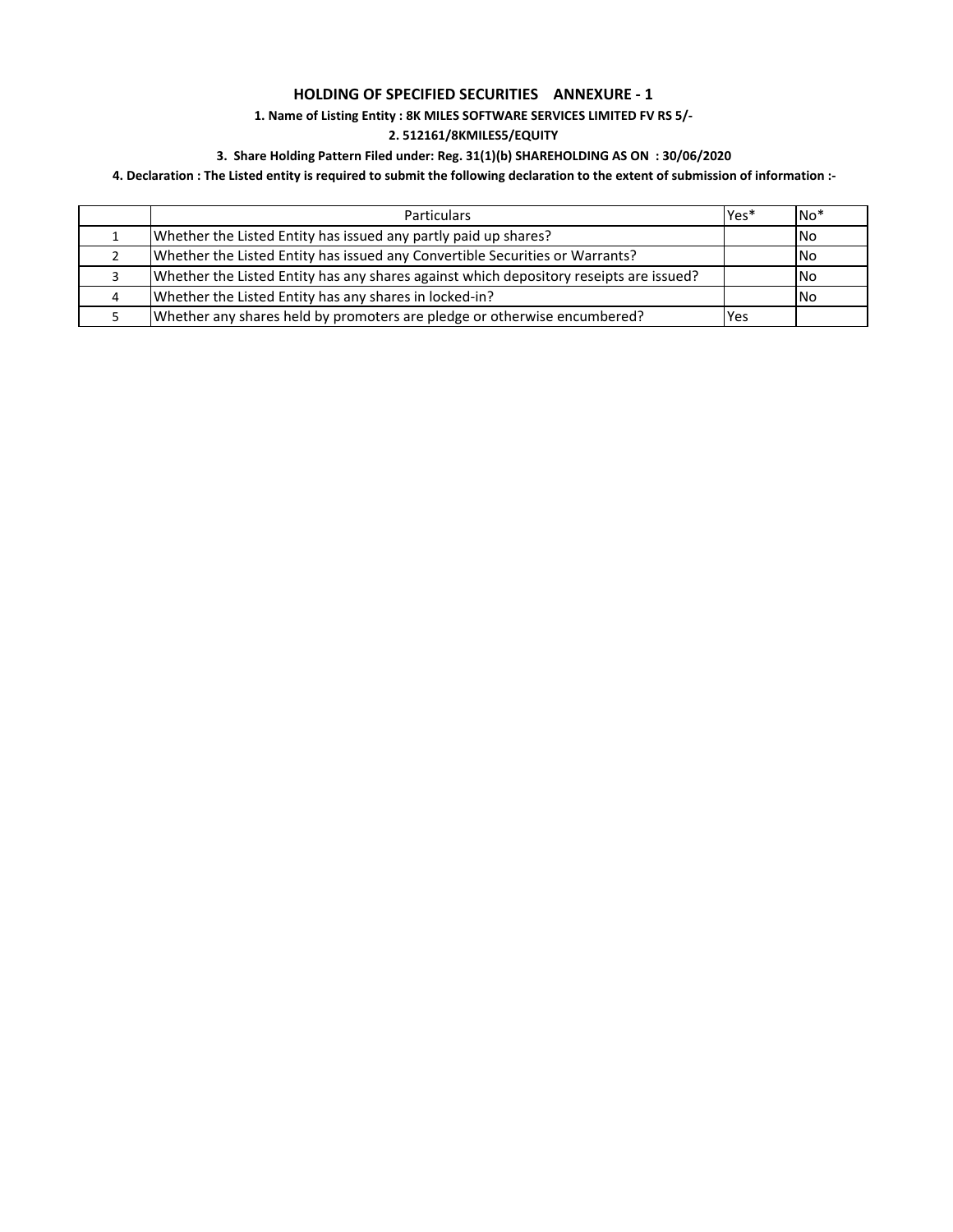### **Table I - Summary Statement holding of specified securities**

| <b>Categ</b> | Category of shareholder (II)   | Nos. of share |             |                        |               |           |                                                | No. of fully   No. of Partly   No. of   Total Nos.   Shareholdin   No of voting Rights held in each class of |                     |              | No of shares | <b>Total</b>            | Number of Locked in shares             |        | <b>Number of shares</b> |                   | Number of    |             |
|--------------|--------------------------------|---------------|-------------|------------------------|---------------|-----------|------------------------------------------------|--------------------------------------------------------------------------------------------------------------|---------------------|--------------|--------------|-------------------------|----------------------------------------|--------|-------------------------|-------------------|--------------|-------------|
| ory $(I)$    |                                | holders (III) | paid up     | paid -up               |               |           | shares shares held $\vert$ g as a % of $\vert$ |                                                                                                              | securities (IX)     |              |              | underlying Shareholding | (XII)                                  |        | pledged or otherwise    |                   | equity       |             |
|              |                                |               | equity      | equity shares   underl |               | $(VII =$  | total no.of                                    |                                                                                                              |                     |              |              | outstanding             | as a %                                 |        |                         | encumbered (XIII) |              | shares held |
|              |                                |               | shares held | held (V)               | <b>ving</b>   | $IV+V+VI$ | shares                                         |                                                                                                              | No of voting Rights |              |              |                         | Total as   convertible   assuming full |        |                         |                   |              | <b>in</b>   |
|              |                                |               | (IV)        |                        | <b>Deposi</b> |           | (Calculated                                    | Class X                                                                                                      | <b>Class</b>        | <b>Total</b> |              |                         | a % of Securities Conversion of        | No.(a) | As a % of               | No.(a)            | As a % of    | demateriali |
|              |                                |               |             |                        | tory          |           | as per SCRR,                                   |                                                                                                              |                     |              |              | $(A+B+C)$ (including    | convertible                            |        | <b>Total shares</b>     |                   | Total shares | zed Form    |
|              |                                |               |             |                        | Receipt       |           | 1957) (VIII)                                   |                                                                                                              |                     |              |              | warrants)               | securities (as                         |        | held (b)                |                   | held (b)     | (XIV)       |
|              |                                |               |             |                        | s(VI)         |           | As a % of                                      |                                                                                                              |                     |              |              | (X)                     | a % of diluted                         |        |                         |                   |              |             |
|              |                                |               |             |                        |               |           | $(A+B+C2)$                                     |                                                                                                              |                     |              |              |                         | share capital)                         |        |                         |                   |              |             |
| (A)          | Promoter and Promoter Group    |               | 11646703    |                        |               | 11646703  | 38.16                                          | 11646703                                                                                                     |                     | 11646703     | 38.16        |                         | 38.16                                  |        | 0.00                    | 1650000           | 14.17        | 11646703    |
| (B)          | Public                         | 32756         | 18870902    |                        |               | 18870902  | 61.84                                          | 18870902                                                                                                     |                     | 18870902     | 61.84        |                         | 61.84                                  |        | 0.00                    | N/t               | N/A          | 18870728    |
| (C)          | Non Promoter - Non Public      |               |             |                        |               |           |                                                |                                                                                                              |                     |              |              |                         |                                        |        |                         |                   |              |             |
| (C1)         | Shares underlying DRs          |               |             |                        |               |           | 0.00                                           |                                                                                                              |                     |              | 0.00         |                         | 0.00                                   |        | 0.00                    | N/A               | N/A          |             |
| (C2)         | Shares held by Employee Trusts |               |             |                        |               |           | 0.00                                           |                                                                                                              |                     |              | 0.00         |                         | 0.00                                   |        | 0.00                    | N/A               | N/A          |             |
|              | Total                          | 32758         | 30517605    |                        |               | 30517605  | 100.00                                         | 30517605                                                                                                     |                     | 30517605     | 100.00       |                         | 100.00                                 |        | 0.00                    | 1650000           | 5.41         | 30517431    |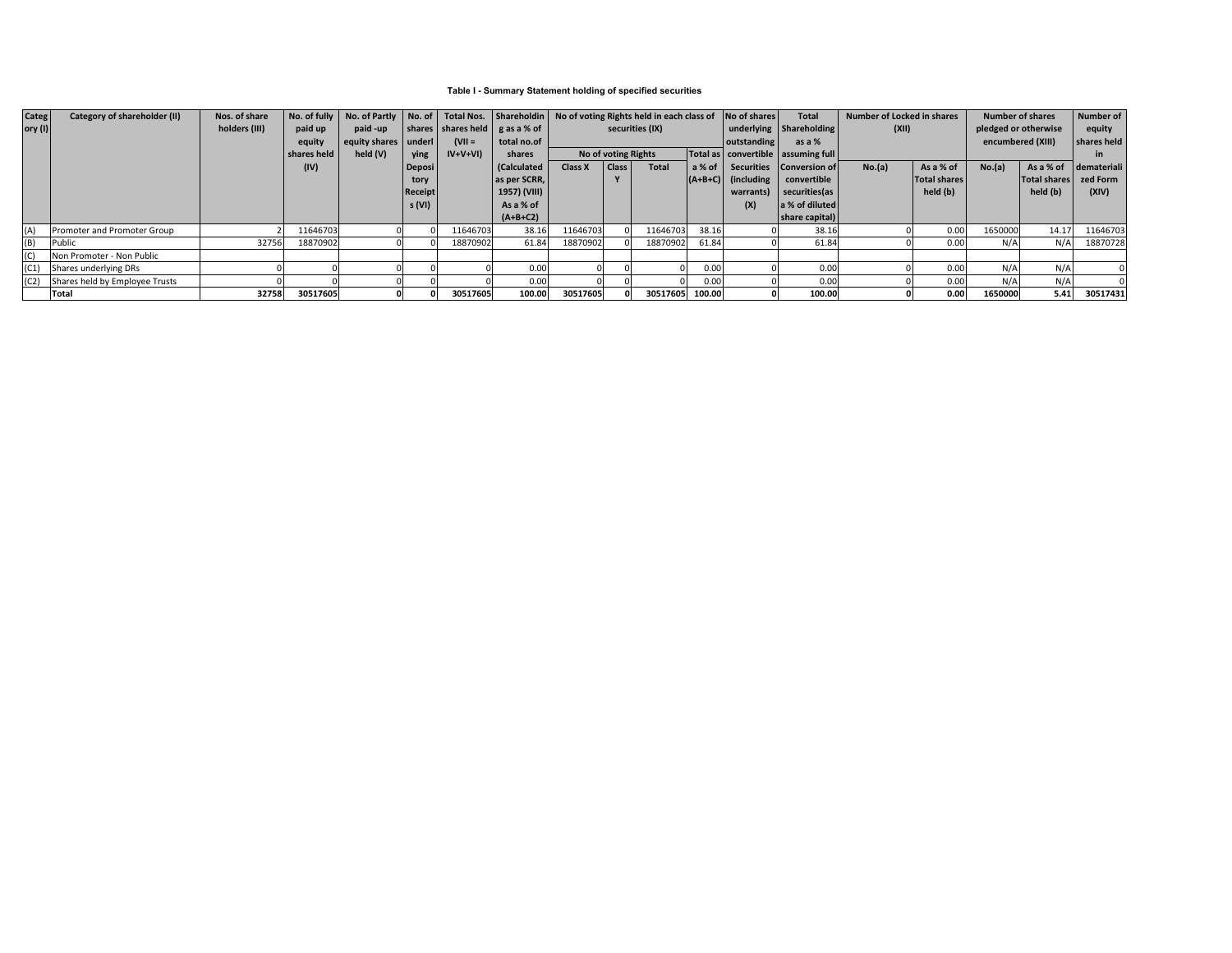### **Table II ‐ Statement showing Shareholding Pattern of the Promoter and Promoter Group**

|                | Category & Name of the Shareholder Nos. of share paid up equity<br>(1)          | No. of fully<br>holders (III) shares held (IV) | No. of<br>Partly<br>paid-up<br>shares<br>held<br>(V) | equity No. of shares<br>underlying<br>Depository<br><b>Receipts (VI)</b> | <b>Total Nos.</b><br>$(VII =$<br>$IV+V+VI$ | <b>Shareholding</b><br>% calculate<br>as per SCRR<br>shares held   1957 As a %<br>$of (A+B+C2)$<br>(VIII) | Class X  | No of voting Rights<br><b>Class</b> | No of voting Rights held in each class of<br>securities (IX)<br>Total | Total as<br>a % of<br>Total<br>voting<br>rights | No of shares<br>underlying<br>outstanding<br>convertible<br><b>Securities</b><br><i><b>(including)</b></i> | <b>Total</b><br>Shareholding as a<br>% assuming full<br><b>Conversion of</b><br>convertible<br>securities (as a %<br>of diluted share<br>capital) (XI)<br>warrants) $(X)$ = $(VII)+(X)$ as a % | No.(a) | Number of Locked in<br>shares (XII)<br>As a % of<br><b>Total shares</b><br>held (b) | No.(a)  | Number of shares<br>pledged or otherwise<br>encumbered (XIII)<br>As a % of<br><b>Total shares</b><br>held (b) | <b>Number of</b><br>equity<br>shares held<br>in.<br>dematerializ<br>ed Form<br>(XIV) |
|----------------|---------------------------------------------------------------------------------|------------------------------------------------|------------------------------------------------------|--------------------------------------------------------------------------|--------------------------------------------|-----------------------------------------------------------------------------------------------------------|----------|-------------------------------------|-----------------------------------------------------------------------|-------------------------------------------------|------------------------------------------------------------------------------------------------------------|------------------------------------------------------------------------------------------------------------------------------------------------------------------------------------------------|--------|-------------------------------------------------------------------------------------|---------|---------------------------------------------------------------------------------------------------------------|--------------------------------------------------------------------------------------|
|                | Indian                                                                          |                                                |                                                      |                                                                          |                                            |                                                                                                           |          |                                     |                                                                       |                                                 |                                                                                                            |                                                                                                                                                                                                |        |                                                                                     |         |                                                                                                               |                                                                                      |
| (a)            | Individuals/HUFs                                                                | 465000                                         |                                                      |                                                                          | 465000                                     | 1.52                                                                                                      | 465000   |                                     | 465000                                                                | 1.52                                            |                                                                                                            | 1.52                                                                                                                                                                                           |        | 0.00                                                                                |         | 0.00                                                                                                          | 465000                                                                               |
|                | <b>R S RAMANI</b>                                                               | 465000                                         |                                                      |                                                                          | 465000                                     | 1.52                                                                                                      | 465000   |                                     | 465000                                                                | 1.52                                            |                                                                                                            | 1.52                                                                                                                                                                                           |        | 0.00                                                                                |         | 0.00                                                                                                          | 465000                                                                               |
| (b)            | Central Govt./State Govt.                                                       |                                                |                                                      |                                                                          |                                            | 0.00                                                                                                      |          |                                     |                                                                       | 0.00                                            |                                                                                                            | 0.00                                                                                                                                                                                           |        | 0.00                                                                                |         | 0.00                                                                                                          | $\Omega$                                                                             |
| (c)            | inancial Institutions/Banks                                                     |                                                |                                                      |                                                                          |                                            | 0.00                                                                                                      |          |                                     |                                                                       | 0.00                                            |                                                                                                            | 0.00                                                                                                                                                                                           |        | 0.00                                                                                |         | 0.00                                                                                                          | $\Omega$                                                                             |
| (d)            | Any Other(specify)                                                              |                                                |                                                      |                                                                          |                                            |                                                                                                           |          |                                     |                                                                       |                                                 |                                                                                                            |                                                                                                                                                                                                |        |                                                                                     |         |                                                                                                               |                                                                                      |
|                | Sub Total (A)(1)                                                                | 465000                                         |                                                      |                                                                          | 465000                                     | 1.52                                                                                                      | 465000   |                                     | 465000                                                                | 1.52                                            |                                                                                                            | 1.52                                                                                                                                                                                           |        | 0.00                                                                                |         | 0.00                                                                                                          | 465000                                                                               |
| $\overline{2}$ | Foreign                                                                         |                                                |                                                      |                                                                          |                                            |                                                                                                           |          |                                     |                                                                       |                                                 |                                                                                                            |                                                                                                                                                                                                |        |                                                                                     |         |                                                                                                               |                                                                                      |
| (a             | Individuals(NRI/Foreign Individuals)                                            | 11181703                                       |                                                      |                                                                          | 11181703                                   | 36.64                                                                                                     | 11181703 |                                     | 11181703                                                              | 36.64                                           |                                                                                                            | 36.64                                                                                                                                                                                          |        | 0.00                                                                                | 1650000 | 14.76                                                                                                         | 11181703                                                                             |
|                | <b>VENKATACHARI SURESH</b>                                                      | 11181703                                       |                                                      |                                                                          | 11181703                                   | 36.64                                                                                                     | 11181703 |                                     | 11181703                                                              | 36.64                                           |                                                                                                            | 36.64                                                                                                                                                                                          |        | 0.00                                                                                | 1650000 | 14.76                                                                                                         | 11181703                                                                             |
| (b)            | Government                                                                      |                                                |                                                      |                                                                          |                                            | 0.00                                                                                                      |          |                                     |                                                                       | 0.00                                            |                                                                                                            | 0.00                                                                                                                                                                                           |        | 0.00                                                                                |         | 0.00                                                                                                          |                                                                                      |
| (c)            | Institutions                                                                    |                                                |                                                      |                                                                          |                                            | 0.00                                                                                                      |          |                                     |                                                                       | 0.00                                            |                                                                                                            | 0.00                                                                                                                                                                                           |        | 0.00                                                                                |         | 0.00                                                                                                          | $\Omega$                                                                             |
| (d)            | Foreign Portfolio Investor                                                      |                                                |                                                      |                                                                          |                                            | 0.00                                                                                                      |          |                                     |                                                                       | 0.00                                            |                                                                                                            | 0.00                                                                                                                                                                                           |        | 0.00                                                                                |         | 0.00                                                                                                          | $\Omega$                                                                             |
| (e)            | Any Other(specify)                                                              |                                                |                                                      |                                                                          |                                            |                                                                                                           |          |                                     |                                                                       |                                                 |                                                                                                            |                                                                                                                                                                                                |        |                                                                                     |         |                                                                                                               |                                                                                      |
|                | Sub Total (A)(2)                                                                | 11181703                                       |                                                      |                                                                          | 11181703                                   | 36.64                                                                                                     | 11181703 |                                     | 11181703                                                              | 36.64                                           |                                                                                                            | 36.64                                                                                                                                                                                          |        | 0.00                                                                                | 1650000 | 14.76                                                                                                         | 11181703                                                                             |
|                | <b>Total Shareholding of Promoter and</b><br>Promoter Group $(A)=(A)(1)+(A)(2)$ | 11646703                                       |                                                      |                                                                          | 11646703                                   | 38.16                                                                                                     | 11646703 |                                     | 11646703                                                              | 38.16                                           |                                                                                                            | 38.16                                                                                                                                                                                          |        | 0.00                                                                                | 1650000 |                                                                                                               | 14.17 11646703                                                                       |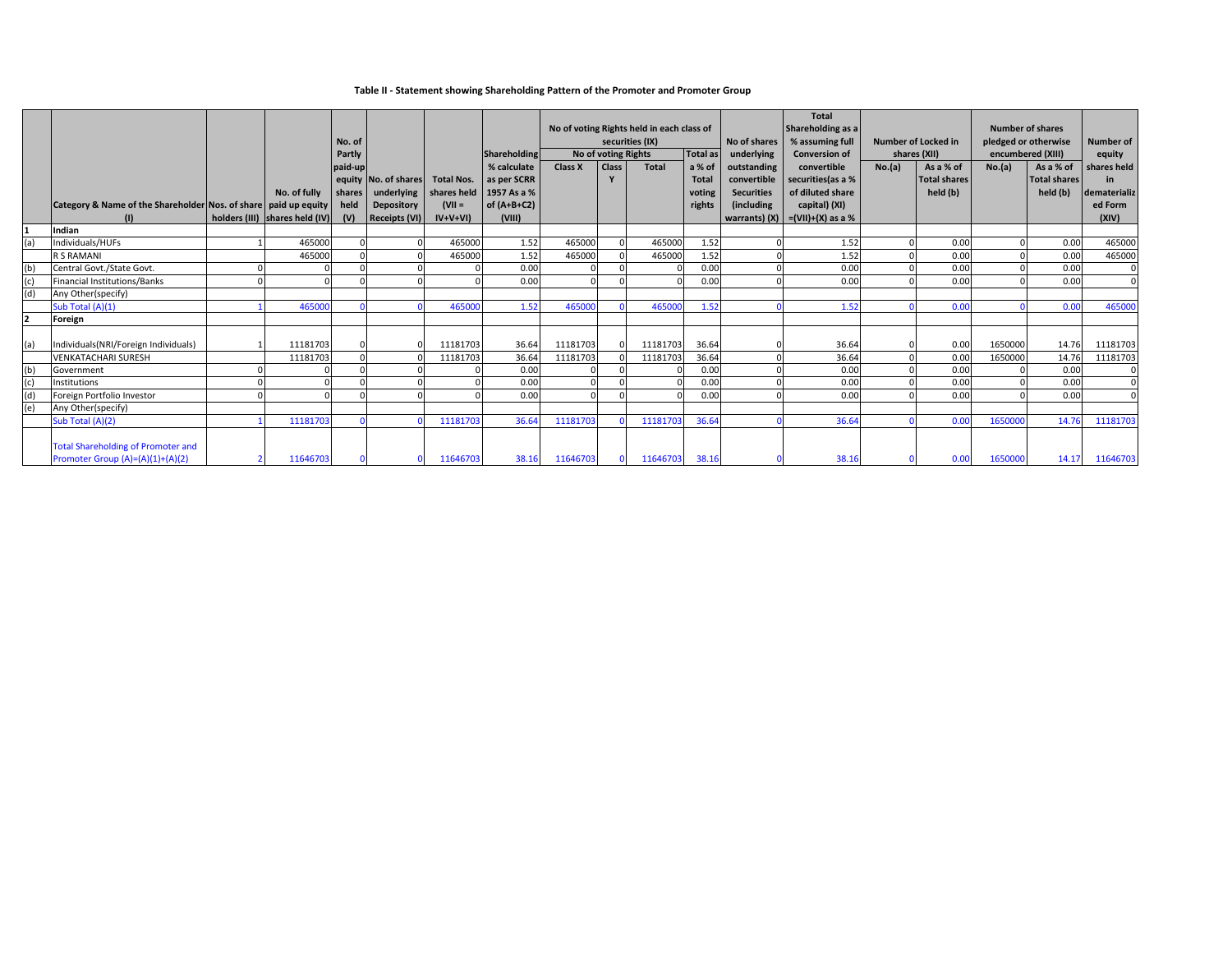#### **Table III ‐ Statement showing Shareholding Pattern of the Public Shareholder**

|       |                                     |                  |                               | No. of         |                                 |                         | Shareholdin                | No of voting Rights held in each class of<br>securities (IX)<br><b>Total as</b><br>No of voting Rights |                |              |                        | No of shares                    | <b>Total</b><br>Shareholding as a<br>% assuming full<br><b>Conversion of</b> | <b>Number of Locked in</b><br>shares (XII) |                                  | <b>Number of shares</b><br>pledged or otherwise<br>encumbered (XIII) |                                  | <b>Number of</b>  |
|-------|-------------------------------------|------------------|-------------------------------|----------------|---------------------------------|-------------------------|----------------------------|--------------------------------------------------------------------------------------------------------|----------------|--------------|------------------------|---------------------------------|------------------------------------------------------------------------------|--------------------------------------------|----------------------------------|----------------------------------------------------------------------|----------------------------------|-------------------|
|       |                                     |                  |                               | Partly         |                                 |                         |                            |                                                                                                        |                |              |                        | underlying                      |                                                                              |                                            |                                  |                                                                      |                                  | equity            |
|       |                                     |                  |                               | paid-up        | No. of                          |                         | g % calculate              | Class X                                                                                                | Class          | <b>Total</b> | a % of<br><b>Total</b> | outstanding                     | convertible<br>securities(as a %                                             | No.(a)                                     | As a % of<br><b>Total shares</b> | No.(a)                                                               | As a % of<br><b>Total shares</b> | shares held       |
|       |                                     |                  | No. of fully                  | equity         | shares                          | <b>Total Nos.</b>       | as per SCRR<br>1957 As a % |                                                                                                        |                |              |                        | convertible                     | of diluted share                                                             |                                            | held (b)                         |                                                                      |                                  | in<br>ematerializ |
|       | Category & Name of the              | Nos. of<br>share | paid up equity<br>shares held | shares<br>held | underlying<br><b>Depository</b> | shares held<br>$(VII =$ | of $(A+B+C2)$              |                                                                                                        |                |              | voting                 | <b>Securities</b><br>(including | capital) (XI)                                                                |                                            |                                  |                                                                      | held (b)                         | ed Form           |
|       | shareholder (I)                     | holders (III)    | (IV)                          | (V)            | Receipts (VI)                   | $IV+V+VI)$              | (VIII)                     |                                                                                                        |                |              | rights                 | warrants) (X)                   | $=(VII)+(X)$ as a %                                                          |                                            |                                  |                                                                      |                                  | (XIV)             |
|       | <b>Institutions</b>                 |                  |                               |                |                                 |                         |                            |                                                                                                        |                |              |                        |                                 |                                                                              |                                            |                                  |                                                                      |                                  |                   |
|       | <b>Mutual Funds</b>                 |                  |                               |                |                                 |                         | 0.00                       |                                                                                                        |                |              | 0.00                   |                                 | 0.00                                                                         | $\Omega$                                   | 0.00                             |                                                                      | 0.00                             |                   |
| (b)   | <b>Venture Capital Funds</b>        |                  | $\Omega$                      |                | $\Omega$                        | $\mathbf 0$             | 0.00                       |                                                                                                        | $\Omega$       |              | 0.00                   | $\Omega$                        | 0.00                                                                         | $\Omega$                                   | 0.00                             |                                                                      | 0.00                             | $\mathbf{0}$      |
| (c)   | Alternate Investments Funds         |                  | n                             |                | $\Omega$                        | $\Omega$                | 0.00                       | $\Omega$                                                                                               | $\Omega$       |              | 0.00                   | $\Omega$                        | 0.00                                                                         | $\Omega$                                   | 0.00                             |                                                                      | 0.00                             | $\mathbf{0}$      |
|       |                                     |                  |                               |                |                                 |                         |                            |                                                                                                        |                |              |                        |                                 |                                                                              |                                            |                                  |                                                                      |                                  |                   |
| (d)   | Foreign Venture Capital Investors   |                  |                               |                |                                 |                         | 0.00                       |                                                                                                        |                |              | 0.00                   | $\Omega$                        | 0.00                                                                         | $\Omega$                                   | 0.00                             |                                                                      | 0.00                             | $\Omega$          |
| (e)   | Foreign Portfolio Investors         |                  | 123000                        |                | $\Omega$                        | 123000                  | 0.40                       | 123000                                                                                                 | $\Omega$       | 123000       | 0.40                   | $\Omega$                        | 0.40                                                                         | $\Omega$                                   | 0.00                             |                                                                      | 0X                               | 123000            |
| (f)   | <b>Financial Institutions/Banks</b> |                  | $\Omega$                      |                | $\Omega$                        | $\Omega$                | 0.00                       | $\epsilon$                                                                                             | $\Omega$       |              | 0.00                   | $\Omega$                        | 0.00                                                                         | $\mathbf 0$                                | 0.00                             | $\Omega$                                                             | 0.00                             | $\Omega$          |
| (g)   | <b>Insurance Companies</b>          | n                | $\Omega$                      |                |                                 | $\Omega$                | 0.00                       | $\Omega$                                                                                               | $\Omega$       |              | 0.00                   | $\Omega$                        | 0.00                                                                         | $\Omega$                                   | 0.00                             |                                                                      | 0.00                             | $\Omega$          |
| (h)   | Provident Funds / Pension Funds     | $\Omega$         | $\Omega$                      |                | $\Omega$                        | $\Omega$                | 0.00                       |                                                                                                        | $\Omega$       |              | 0.00                   | $\Omega$                        | 0.00                                                                         | $\Omega$                                   | 0.00                             |                                                                      | 0.00                             | $\mathbf{0}$      |
|       | Any other (specify)                 |                  |                               |                |                                 |                         |                            |                                                                                                        |                |              |                        |                                 |                                                                              |                                            |                                  |                                                                      |                                  |                   |
|       | Sub Total (B)(1)                    |                  | 12300                         |                |                                 | 12300                   | 0.40                       | 123000                                                                                                 |                | 12300        | 0.40                   |                                 | 0.40                                                                         |                                            | 0.00                             |                                                                      | 0.00                             | 123000            |
|       |                                     |                  |                               |                |                                 |                         |                            |                                                                                                        |                |              |                        |                                 |                                                                              |                                            |                                  |                                                                      |                                  |                   |
|       | <b>Central Government/State</b>     |                  |                               |                |                                 |                         |                            |                                                                                                        |                |              |                        |                                 |                                                                              |                                            |                                  |                                                                      |                                  |                   |
|       | Government(s)/ President of India   |                  |                               |                |                                 |                         |                            |                                                                                                        |                |              |                        |                                 |                                                                              |                                            |                                  |                                                                      |                                  |                   |
| (a)   | Central Govt./State Govt.           |                  | U                             |                | $\Omega$                        | $\Omega$                | 0.00                       | $\Omega$                                                                                               | $\Omega$       | $\Omega$     | 0.00                   | $\Omega$                        | 0.00                                                                         | $\Omega$                                   | 0.00                             |                                                                      | 0.00                             | $\Omega$          |
|       | Sub Total (B)(2)                    |                  |                               |                |                                 |                         | 0.00                       |                                                                                                        | $\sqrt{ }$     |              | 0.00                   |                                 | 0.00                                                                         |                                            | 0.00                             |                                                                      | 0.00                             | $\Omega$          |
| l3    | <b>Non-Institutions</b>             |                  |                               |                |                                 |                         |                            |                                                                                                        |                |              |                        |                                 |                                                                              |                                            |                                  |                                                                      |                                  |                   |
| (a)   | Individual                          |                  |                               |                |                                 |                         |                            |                                                                                                        |                |              |                        |                                 |                                                                              |                                            |                                  |                                                                      |                                  |                   |
|       | Ind-Hold nominal shr capital upto   |                  |                               |                |                                 |                         |                            |                                                                                                        |                |              |                        |                                 |                                                                              |                                            |                                  |                                                                      |                                  |                   |
| (ai)  | Rs.2L                               | 31990            | 9964435                       |                |                                 | 9964435                 | 32.65                      | 9964435                                                                                                |                | 9964435      | 32.65                  |                                 | 32.65                                                                        | $\Omega$                                   | 0.00                             |                                                                      | 0.00                             | 9964261           |
|       | Ind-Hold nominal shr capital in     |                  |                               |                |                                 |                         |                            |                                                                                                        |                |              |                        |                                 |                                                                              |                                            |                                  |                                                                      |                                  |                   |
| (aii) | excess of Rs.2L                     | 48               | 6365721                       |                | $\Omega$                        | 6365721                 | 20.86                      | 6365721                                                                                                | $\Omega$       | 6365721      | 20.86                  | $\Omega$                        | 20.86                                                                        | $\Omega$                                   | 0.00                             |                                                                      | 0.00                             | 6365721           |
|       | <b>SANDEEP TANDON</b>               |                  | 1525493                       |                | $\Omega$                        | 1525493                 | 5.00                       | 1525493                                                                                                | $\Omega$       | 1525493      | 5.00                   | $\mathbf{0}$                    | 5.00                                                                         | $\mathbf 0$                                | 0.00                             |                                                                      | 0.00                             | 1525493           |
|       | PUJA AGGARWAL                       |                  | 395749                        |                | $\Omega$                        | 395749                  | 1.30                       | 395749                                                                                                 | $\mathbf 0$    | 395749       | 1.30                   | $\mathbf{0}$                    | 1.30                                                                         | $\mathbf 0$                                | 0.00                             | U                                                                    | 0.00                             | 395749            |
| (b)   | NBFCs Registered with RBI           |                  | n                             |                | $\Omega$                        | $\Omega$                | 0.00                       | $\epsilon$                                                                                             | $\mathbf{0}$   |              | 0.00                   | $\mathbf{0}$                    | 0.00                                                                         | $\mathbf 0$                                | 0.00                             |                                                                      | 0.00                             | $\mathbf{0}$      |
| (c)   | <b>Employees Trusts</b>             |                  | ŋ                             |                | $\Omega$                        | $\Omega$                | 0.00                       | $\Omega$                                                                                               | $\Omega$       |              | 0.00                   | $\Omega$                        | 0.00                                                                         | $\Omega$                                   | 0.00                             |                                                                      | 0.00                             | $\Omega$          |
|       | Overseas Depositories (holding DRs) |                  |                               |                |                                 |                         |                            |                                                                                                        |                |              |                        |                                 |                                                                              |                                            |                                  |                                                                      |                                  |                   |
| (d)   | (balancing figure)                  |                  |                               |                | $\Omega$                        |                         | 0.00                       | ſ                                                                                                      |                |              | 0.00                   |                                 | 0.00                                                                         | $\Omega$                                   | 0.00                             |                                                                      | 0.00                             | $\Omega$          |
| (e)   | Any Other(specify)                  |                  |                               |                |                                 |                         |                            |                                                                                                        |                |              |                        |                                 |                                                                              |                                            |                                  |                                                                      |                                  |                   |
|       |                                     |                  |                               |                |                                 |                         |                            |                                                                                                        |                |              |                        |                                 |                                                                              |                                            |                                  |                                                                      |                                  |                   |
| (e-1) | Non Resident Indians (Individuals)  | 540              | 1921609                       |                | $\Omega$                        | 1921609                 | 6.30                       | 1921609                                                                                                | $\Omega$       | 1921609      | 6.30                   |                                 | 6.30                                                                         | $\Omega$                                   | 0.00                             |                                                                      | 0.00                             | 1921609           |
|       | <b>ASHISH NANDA</b>                 |                  | 1110873                       |                | $\Omega$                        | 1110873                 | 3.64                       | 1110873                                                                                                | $\mathbf{0}$   | 1110873      | 3.64                   | $\Omega$                        | 3.64                                                                         | $\mathbf 0$                                | 0.00                             |                                                                      | 0.00                             | 1110873           |
| (e-2) | <b>Corporate Bodies</b>             | 169              | 495244                        |                | $\Omega$                        | 495244                  | 1.62                       | 495244                                                                                                 | $\overline{0}$ | 495244       | 1.62                   | $\mathbf{0}$                    | 1.62                                                                         | $\mathbf 0$                                | 0.00                             | U                                                                    | 0.00                             | 495244            |
| (e-3) | Trusts                              |                  | 500                           |                | $\Omega$                        | 500                     | 0.00                       | 500                                                                                                    | $\mathbf 0$    | 500          | 0.00                   | $\mathbf{0}$                    | 0.00                                                                         | $\Omega$                                   | 0.00                             | U                                                                    | 0.00                             | 500               |
| (e-4) | <b>Clearing Member</b>              |                  | 393                           |                | $\Omega$                        | 393                     | 0.00                       | 393                                                                                                    | $\Omega$       | 393          | 0.00                   | $\Omega$                        | 0.00                                                                         | $\Omega$                                   | 0.00                             |                                                                      | 0.00                             | 393               |
|       | Sub Total (B)(3)                    | 32752            | 1874790                       |                |                                 | 18747902                | 61.43                      | 18747902                                                                                               |                | 1874790      | 61.43                  |                                 | 61.4                                                                         | $\Omega$                                   | 0.00                             |                                                                      | 0.00                             | 18747728          |
|       | <b>Total Public Shareholding</b>    |                  |                               |                |                                 |                         |                            |                                                                                                        |                |              |                        |                                 |                                                                              |                                            |                                  |                                                                      |                                  |                   |
|       | $(B)=(B)(1)+(B)(2)+(B)(3)$          | 32756            | 1887090                       |                |                                 | 18870902                | 61.84                      | 18870902                                                                                               |                | 18870902     | 61.84                  |                                 | 61.84                                                                        |                                            | 0.00                             |                                                                      | 0.00                             | 18870728          |